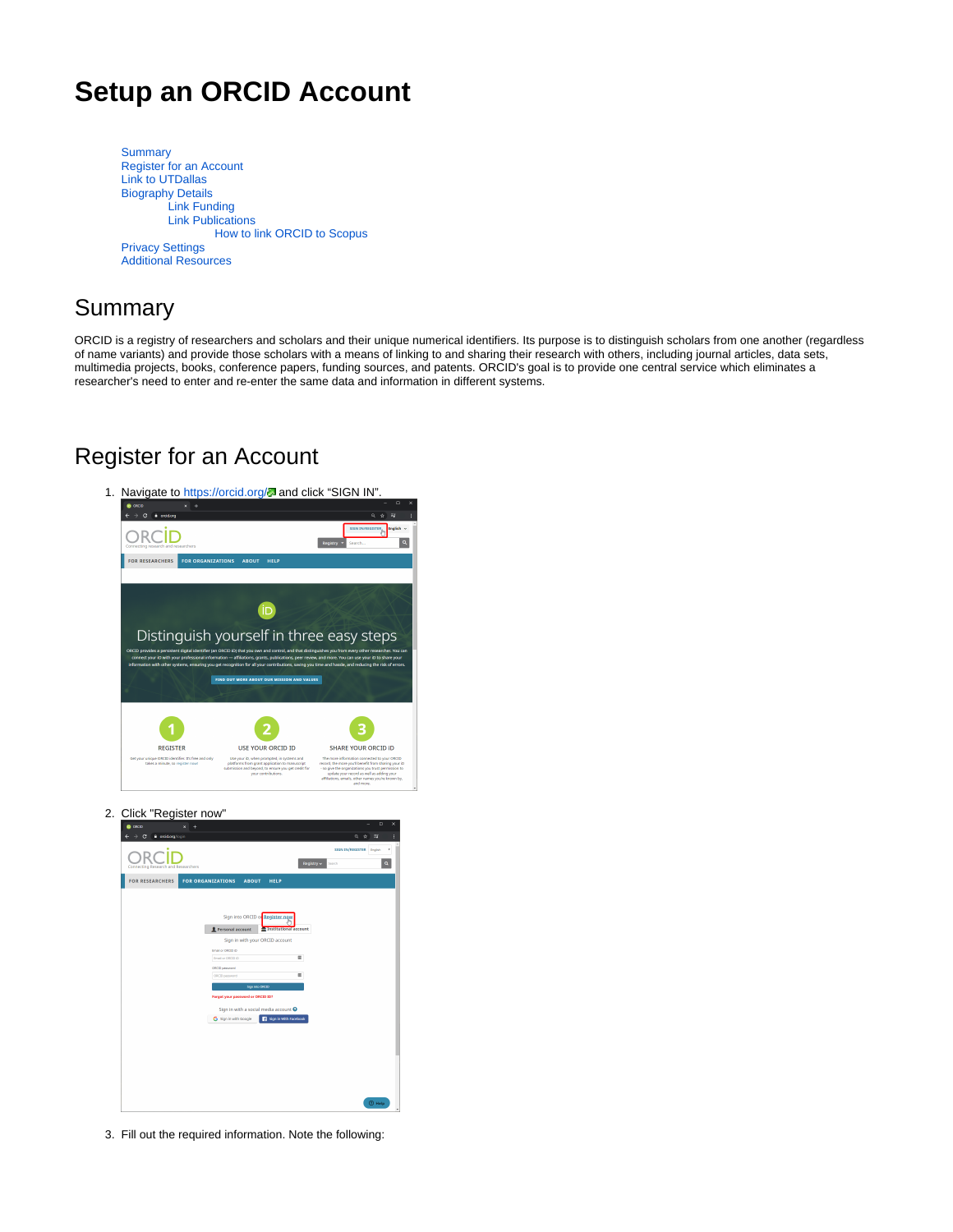- a. In general, it is **highly recommended** to link an additional e-mail to your ORCID account to avoid losing account access. A good rule of thumb is to use a personal email account in addition to your UTDallas email.
- b. We recommend setting the visibility settings set to "Everyone" or "Trusted parties". See the section [Privacy Settings](#page-2-1) for more information.
- 4. Check your email to complete the registration by verifying your email address. If you've added multiple emails, be sure to verify them in their respective platforms.

## <span id="page-1-0"></span>Link to UTDallas

- 1. Navigate to<https://orcid.org/>2 and click "SIGN IN"
- 2. Click the "Institutional account" option. Search for the University of Texas at Dallas and then click continue.

| <b>iD</b> ORCID<br>$\pmb{\times}$<br>$\ddot{}$                      | $\Box$<br>×                                                                                                                      |
|---------------------------------------------------------------------|----------------------------------------------------------------------------------------------------------------------------------|
| a orcid.org/login<br>C<br>→                                         | Q ☆<br>E                                                                                                                         |
| ٠                                                                   | <b>SIGN IN/REGISTER</b><br>English<br>٧                                                                                          |
| Connecting Research and Researchers                                 | $\alpha$<br>Registry $\sim$<br>Search                                                                                            |
| <b>FOR RESEARCHERS</b><br><b>FOR ORGANIZATIONS</b><br><b>ABOUT</b>  | <b>HELP</b>                                                                                                                      |
|                                                                     |                                                                                                                                  |
|                                                                     | Sign into ORCID or Register now                                                                                                  |
| Personal account                                                    | <b>fm</b> Institutional account                                                                                                  |
| Enter your organization's name                                      | Sign in with an institutional account<br>ပြ<br>You may sign into the ORCID Registry<br>using institutional accounts you already  |
| Dallas<br><b>University of Texas at Dallas</b>                      | have, like one from your university. If you<br>don't already have an ORCID iD, you will<br>be prompted to create one. Learn more |
| University of Texas Southwestern<br><b>Medical Center at Dallas</b> |                                                                                                                                  |
|                                                                     |                                                                                                                                  |
|                                                                     |                                                                                                                                  |
|                                                                     |                                                                                                                                  |
|                                                                     |                                                                                                                                  |
|                                                                     |                                                                                                                                  |
|                                                                     |                                                                                                                                  |
|                                                                     |                                                                                                                                  |
|                                                                     | <b>2</b> Help                                                                                                                    |
|                                                                     | $\overline{\phantom{a}}$                                                                                                         |

3. A UTDallas prompt will appear; sign-in using your NetID and password. Your account is now linked!

### <span id="page-1-1"></span>Biography Details

Fill in biography details such as Employment, Education & Qualifications, Funding, Publications, and more. Providing detail is recommended because this information can be imported to other services such as eRA Commons, SciENcv, and more. We've highlighted a few important features:

### <span id="page-1-2"></span>**Link Funding**

Use ÜberWizard to import "your awarded grants from funders around the world, all in one easy-to-use wizard provided by ÜberResearch. ÜberResearch's integrated, continuously-updated data includes grants from funding organizations worldwide such as the NIH and NSF in the United States, the UK Research Councils and Wellcome Trust in the UK, the Austrian Research Council, and over fifty others." Manually add research funding from other agencies and companies not covered by ÜberWizard. Be aware that some agencies and companies may not want their external funding disclosed.

### <span id="page-1-3"></span>**Link Publications**

ORCID keeps track of a user's publications. This enables UT Dallas to have a list of current publications displayed on various web-pages. Select and link databases that are best aligned with your field of research. General databases to link to are ResearchID and Scopus.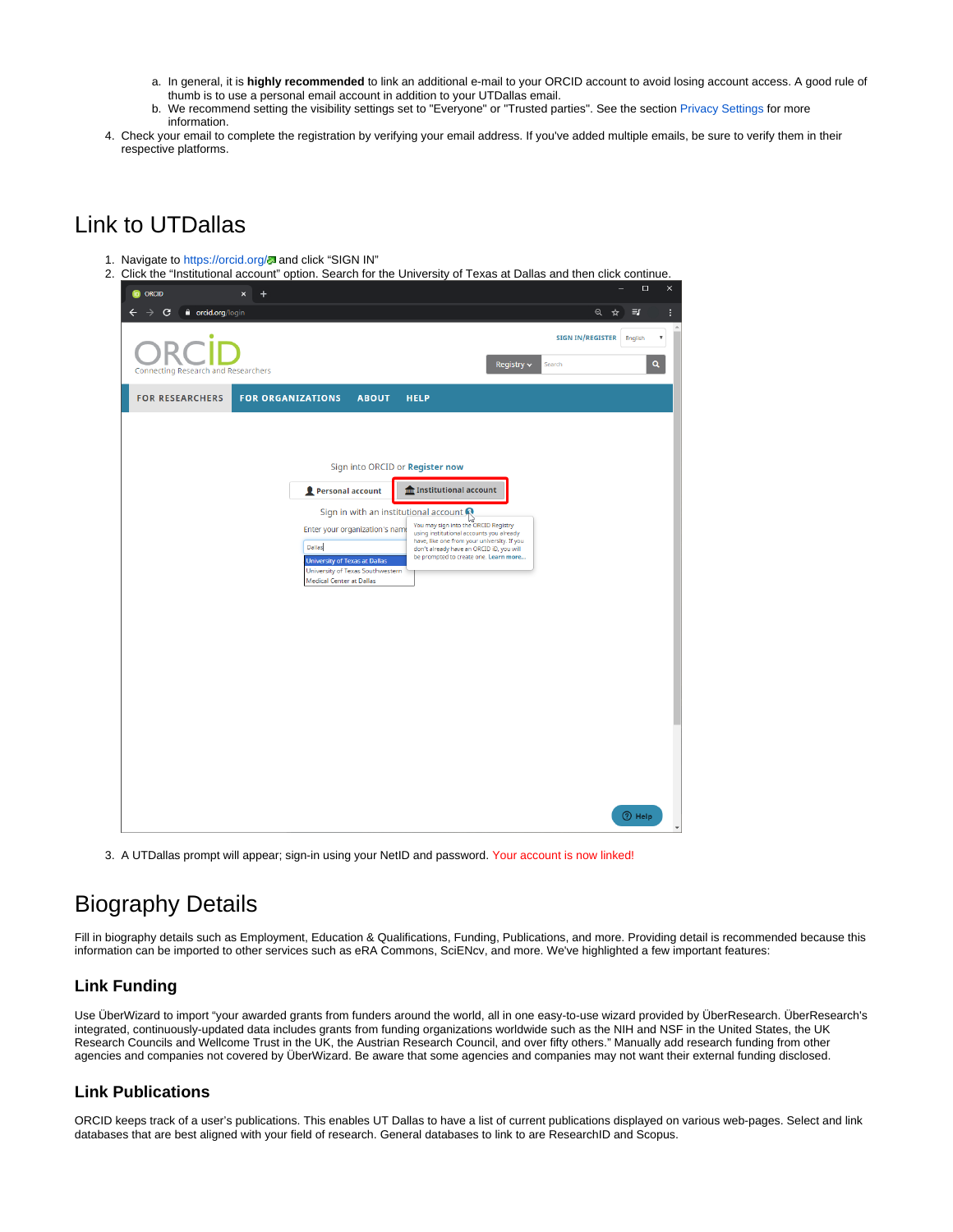Continue reading to see an example of how to link to a publication database such as Scopus.

#### <span id="page-2-0"></span>**How to link ORCID to Scopus**

ORCID will use your name to pull up possible matches in Scopus. Scopus will walk you through 6 steps to ensure that the correct author name is matched to the correct publications.

| $\begin{array}{l l} \bullet \text{ osco} & \text{x}\\ \bullet & \rightarrow & \text{C} & \bullet & \text{osidary} \forall \gamma \text{ oscol} \end{array}$<br>$\sim$ $x +$ |                                                                                                                                                                                                           |          | $0 \times 2000$                                    | $\mathbf{x} = \mathbf{0}$ Supathal (basebana) $\mathbf{x} = \mathbf{0}$                                                                                                                                                           |                                                                                                                                                                        |                                                                                                                                                                                | $0 \times$    |
|-----------------------------------------------------------------------------------------------------------------------------------------------------------------------------|-----------------------------------------------------------------------------------------------------------------------------------------------------------------------------------------------------------|----------|----------------------------------------------------|-----------------------------------------------------------------------------------------------------------------------------------------------------------------------------------------------------------------------------------|------------------------------------------------------------------------------------------------------------------------------------------------------------------------|--------------------------------------------------------------------------------------------------------------------------------------------------------------------------------|---------------|
|                                                                                                                                                                             | BASE is one of the world's most voluminous academic search engines. It searches metadata                                                                                                                  |          |                                                    |                                                                                                                                                                                                                                   |                                                                                                                                                                        |                                                                                                                                                                                | $\frac{1}{2}$ |
|                                                                                                                                                                             |                                                                                                                                                                                                           |          |                                                    | Scopus ORCID                                                                                                                                                                                                                      |                                                                                                                                                                        |                                                                                                                                                                                |               |
|                                                                                                                                                                             | Crossref Metadata Search<br>Import your publications from Crossref's authorizative, publisher-supplied metadata on over                                                                                   |          |                                                    | Send Scopus Author details and publication list to ORCID                                                                                                                                                                          |                                                                                                                                                                        |                                                                                                                                                                                |               |
|                                                                                                                                                                             | v.                                                                                                                                                                                                        |          |                                                    |                                                                                                                                                                                                                                   |                                                                                                                                                                        |                                                                                                                                                                                |               |
|                                                                                                                                                                             | <b>DataCite</b><br>Enable the DataClte Search & Link and Auto Update services. Search the DataClte Metadata S                                                                                             |          |                                                    | Your publications on Scopus may be spread over a number of different Author perfiles, because these ans generated submatically.<br>In order to onebe singling profile containing the connect paticalities, please follow the sing |                                                                                                                                                                        |                                                                                                                                                                                |               |
|                                                                                                                                                                             |                                                                                                                                                                                                           |          |                                                    |                                                                                                                                                                                                                                   |                                                                                                                                                                        |                                                                                                                                                                                |               |
|                                                                                                                                                                             | Deutsche Nationalbibliothek (DNB)<br>Search the catalogue of the German National Library (DNB) by your name and link your publ                                                                            |          |                                                    |                                                                                                                                                                                                                                   | The search query returned no authors.<br>$\boxed{\textcolor{red}{\Delta_1}}$ Unfortunately we could not find any authors by that name, please enfor more author names. |                                                                                                                                                                                |               |
|                                                                                                                                                                             |                                                                                                                                                                                                           |          |                                                    | Lastname                                                                                                                                                                                                                          | Initials or First name                                                                                                                                                 |                                                                                                                                                                                |               |
|                                                                                                                                                                             | <b>Europe PubMed Central</b>                                                                                                                                                                              |          | Arbeit                                             | Es. Smith                                                                                                                                                                                                                         | $E_{9.11}$                                                                                                                                                             |                                                                                                                                                                                |               |
|                                                                                                                                                                             | Europe PubMed Central (Europe PMC) offers this tool to enable you to link anything in Europ                                                                                                               |          |                                                    |                                                                                                                                                                                                                                   |                                                                                                                                                                        | grass attacks   grass rame variet   Start                                                                                                                                      |               |
|                                                                                                                                                                             | <b>YOU</b>                                                                                                                                                                                                |          |                                                    |                                                                                                                                                                                                                                   |                                                                                                                                                                        |                                                                                                                                                                                |               |
|                                                                                                                                                                             | ISNI Linker Search the ISNI registry by your name and link your ISNI record to your ORCID re                                                                                                              |          |                                                    |                                                                                                                                                                                                                                   |                                                                                                                                                                        |                                                                                                                                                                                |               |
|                                                                                                                                                                             | KereaMed                                                                                                                                                                                                  |          | About Scopes<br>What is Scapus<br>Confunt coverage | About<br>Terms and Canditions<br>Primacy Policy<br>Caokie Policy                                                                                                                                                                  |                                                                                                                                                                        | 瓢                                                                                                                                                                              |               |
|                                                                                                                                                                             | KoreaMed provides access to articles published in Korean medical, dental, nursing, nutrition,                                                                                                             |          |                                                    |                                                                                                                                                                                                                                   |                                                                                                                                                                        |                                                                                                                                                                                |               |
|                                                                                                                                                                             | MLA International Bibliography<br>Search the MLA International Bibliography for your works, including those published under v                                                                             |          |                                                    |                                                                                                                                                                                                                                   |                                                                                                                                                                        | Copyright & 2019 Element B.V. At rights reserved. Scapureb is a registered trademark of Element B.V. Cookies are set by this also To dealer them or learn many viol our cookie |               |
|                                                                                                                                                                             |                                                                                                                                                                                                           |          |                                                    |                                                                                                                                                                                                                                   |                                                                                                                                                                        |                                                                                                                                                                                |               |
|                                                                                                                                                                             | Redatys                                                                                                                                                                                                   |          |                                                    |                                                                                                                                                                                                                                   |                                                                                                                                                                        |                                                                                                                                                                                |               |
|                                                                                                                                                                             | Una plataforma que permite identificar tus trabajos publicados en revistas arbitradas de Acc                                                                                                              |          |                                                    |                                                                                                                                                                                                                                   |                                                                                                                                                                        |                                                                                                                                                                                |               |
|                                                                                                                                                                             | Research Data Australia                                                                                                                                                                                   |          |                                                    |                                                                                                                                                                                                                                   |                                                                                                                                                                        |                                                                                                                                                                                |               |
|                                                                                                                                                                             | Research Data Australia enables the discovery of datasets from Australian research organisat                                                                                                              |          |                                                    |                                                                                                                                                                                                                                   |                                                                                                                                                                        |                                                                                                                                                                                |               |
|                                                                                                                                                                             | ResearcherED                                                                                                                                                                                              |          |                                                    |                                                                                                                                                                                                                                   |                                                                                                                                                                        |                                                                                                                                                                                |               |
|                                                                                                                                                                             | This Researcher3D publication wizard is temporarily unavailable while Researcher3D is moving to<br>Publicre. Follow the link above to join Publicre, find your publications on Web of Science, and export |          |                                                    |                                                                                                                                                                                                                                   |                                                                                                                                                                        |                                                                                                                                                                                |               |
|                                                                                                                                                                             | hem to ORCID. >                                                                                                                                                                                           |          |                                                    |                                                                                                                                                                                                                                   |                                                                                                                                                                        |                                                                                                                                                                                |               |
|                                                                                                                                                                             | Scopus - Elsevier                                                                                                                                                                                         |          |                                                    |                                                                                                                                                                                                                                   |                                                                                                                                                                        |                                                                                                                                                                                |               |
|                                                                                                                                                                             | Import your identifier, profile and publications. The retrard helps you find the correct Scopes                                                                                                           |          |                                                    |                                                                                                                                                                                                                                   |                                                                                                                                                                        |                                                                                                                                                                                |               |
|                                                                                                                                                                             |                                                                                                                                                                                                           |          |                                                    |                                                                                                                                                                                                                                   |                                                                                                                                                                        |                                                                                                                                                                                |               |
|                                                                                                                                                                             | You haven't added any works, add some now                                                                                                                                                                 |          |                                                    |                                                                                                                                                                                                                                   |                                                                                                                                                                        |                                                                                                                                                                                |               |
|                                                                                                                                                                             | Contact us   Privacy Policy   Terms of Use   Open Source Project                                                                                                                                          | $@$ Help |                                                    |                                                                                                                                                                                                                                   |                                                                                                                                                                        |                                                                                                                                                                                |               |
| $\left\vert \times\right\vert$ =0. Super<br>District - the fluctuation $\left\vert \times\right\vert$ = +<br>$\bullet$ ora                                                  |                                                                                                                                                                                                           |          |                                                    |                                                                                                                                                                                                                                   |                                                                                                                                                                        |                                                                                                                                                                                |               |
| $\leftarrow$ $\rightarrow$ <b>C</b> $\bullet$ criticspatiochackers(F) series and                                                                                            |                                                                                                                                                                                                           |          |                                                    |                                                                                                                                                                                                                                   |                                                                                                                                                                        |                                                                                                                                                                                |               |
| Scopus ORCID                                                                                                                                                                |                                                                                                                                                                                                           |          |                                                    |                                                                                                                                                                                                                                   |                                                                                                                                                                        |                                                                                                                                                                                |               |
|                                                                                                                                                                             |                                                                                                                                                                                                           |          |                                                    |                                                                                                                                                                                                                                   |                                                                                                                                                                        |                                                                                                                                                                                |               |
|                                                                                                                                                                             |                                                                                                                                                                                                           |          |                                                    |                                                                                                                                                                                                                                   |                                                                                                                                                                        |                                                                                                                                                                                |               |
| <b>Select your Scopus profiles</b>                                                                                                                                          |                                                                                                                                                                                                           |          |                                                    |                                                                                                                                                                                                                                   |                                                                                                                                                                        |                                                                                                                                                                                |               |
| Please select all profiles that contain publications authored by you and click the next button to continue                                                                  |                                                                                                                                                                                                           |          |                                                    |                                                                                                                                                                                                                                   |                                                                                                                                                                        |                                                                                                                                                                                |               |
|                                                                                                                                                                             |                                                                                                                                                                                                           |          |                                                    |                                                                                                                                                                                                                                   |                                                                                                                                                                        |                                                                                                                                                                                |               |
|                                                                                                                                                                             |                                                                                                                                                                                                           |          |                                                    |                                                                                                                                                                                                                                   |                                                                                                                                                                        |                                                                                                                                                                                |               |
|                                                                                                                                                                             |                                                                                                                                                                                                           |          |                                                    |                                                                                                                                                                                                                                   |                                                                                                                                                                        |                                                                                                                                                                                |               |
|                                                                                                                                                                             | text   Next                                                                                                                                                                                               |          |                                                    |                                                                                                                                                                                                                                   |                                                                                                                                                                        |                                                                                                                                                                                |               |
|                                                                                                                                                                             |                                                                                                                                                                                                           |          |                                                    |                                                                                                                                                                                                                                   |                                                                                                                                                                        |                                                                                                                                                                                |               |
| About Scopes<br>What is Scapes<br>Content coverage<br>About<br>Turms and Conditions<br>Prinary Policy<br>Cookie Policy                                                      | 魙                                                                                                                                                                                                         |          |                                                    |                                                                                                                                                                                                                                   |                                                                                                                                                                        |                                                                                                                                                                                |               |
|                                                                                                                                                                             |                                                                                                                                                                                                           |          |                                                    |                                                                                                                                                                                                                                   |                                                                                                                                                                        |                                                                                                                                                                                |               |
|                                                                                                                                                                             | Copyright 8:2113 Elsevier B.V. All rights reserved. Scoputif is a registered trademark of Elsevier B.V. Cookes are set by this site. To decline them or learn more, visit our cookes                      |          |                                                    |                                                                                                                                                                                                                                   |                                                                                                                                                                        |                                                                                                                                                                                |               |
|                                                                                                                                                                             |                                                                                                                                                                                                           |          |                                                    |                                                                                                                                                                                                                                   |                                                                                                                                                                        |                                                                                                                                                                                |               |
|                                                                                                                                                                             |                                                                                                                                                                                                           |          |                                                    |                                                                                                                                                                                                                                   |                                                                                                                                                                        |                                                                                                                                                                                |               |
|                                                                                                                                                                             |                                                                                                                                                                                                           | b.       |                                                    |                                                                                                                                                                                                                                   |                                                                                                                                                                        |                                                                                                                                                                                |               |
|                                                                                                                                                                             |                                                                                                                                                                                                           |          |                                                    |                                                                                                                                                                                                                                   |                                                                                                                                                                        |                                                                                                                                                                                |               |
|                                                                                                                                                                             |                                                                                                                                                                                                           |          |                                                    |                                                                                                                                                                                                                                   |                                                                                                                                                                        |                                                                                                                                                                                |               |
|                                                                                                                                                                             |                                                                                                                                                                                                           |          |                                                    |                                                                                                                                                                                                                                   |                                                                                                                                                                        |                                                                                                                                                                                |               |
|                                                                                                                                                                             |                                                                                                                                                                                                           |          |                                                    |                                                                                                                                                                                                                                   |                                                                                                                                                                        |                                                                                                                                                                                |               |
|                                                                                                                                                                             |                                                                                                                                                                                                           |          |                                                    |                                                                                                                                                                                                                                   |                                                                                                                                                                        |                                                                                                                                                                                |               |
|                                                                                                                                                                             |                                                                                                                                                                                                           |          |                                                    |                                                                                                                                                                                                                                   |                                                                                                                                                                        |                                                                                                                                                                                |               |
|                                                                                                                                                                             |                                                                                                                                                                                                           |          |                                                    |                                                                                                                                                                                                                                   |                                                                                                                                                                        |                                                                                                                                                                                |               |
|                                                                                                                                                                             |                                                                                                                                                                                                           |          |                                                    |                                                                                                                                                                                                                                   |                                                                                                                                                                        |                                                                                                                                                                                |               |
|                                                                                                                                                                             |                                                                                                                                                                                                           |          |                                                    |                                                                                                                                                                                                                                   |                                                                                                                                                                        |                                                                                                                                                                                |               |
|                                                                                                                                                                             |                                                                                                                                                                                                           |          |                                                    |                                                                                                                                                                                                                                   |                                                                                                                                                                        |                                                                                                                                                                                |               |
|                                                                                                                                                                             |                                                                                                                                                                                                           |          |                                                    |                                                                                                                                                                                                                                   |                                                                                                                                                                        |                                                                                                                                                                                |               |
|                                                                                                                                                                             |                                                                                                                                                                                                           |          |                                                    |                                                                                                                                                                                                                                   |                                                                                                                                                                        |                                                                                                                                                                                |               |

### <span id="page-2-1"></span>Privacy Settings

Researcher privacy is a fundamental principle of ORCID; you select the pre-defined privacy settings of your own ORCID record data.

ORCID provides three settings:

**Public**

Information marked as Public or Everyone can be viewed by anyone using the [ORCID.org](http://ORCID.org) website or used by anyone using the ORCID public API. Data marked as public will also be included in the public data file posted annually by ORCID. Accessible by: Anyone

#### **Trusted Parties**

Information marked as Limited or Trusted Parties can be seen by the trusted party that you have authorized to connect to your ORCID Record. These connections require explicit action on your part. You will be asked if you would like to define a specific connection, and once you have confirmed, the trusted party will be able to see information that you have marked as limited-access. Accessible by: Record owner Accessible by: account delegates specified by Record owner Accessible by: trusted organizations

#### **Private**

Information marked as Private or Only Me, can only be seen by you. It is also used by ORCID algorithms to help distinguish your identity from another persons with a similar name, be in a similar field, or may be confused with you for other reasons. This information is not shared with